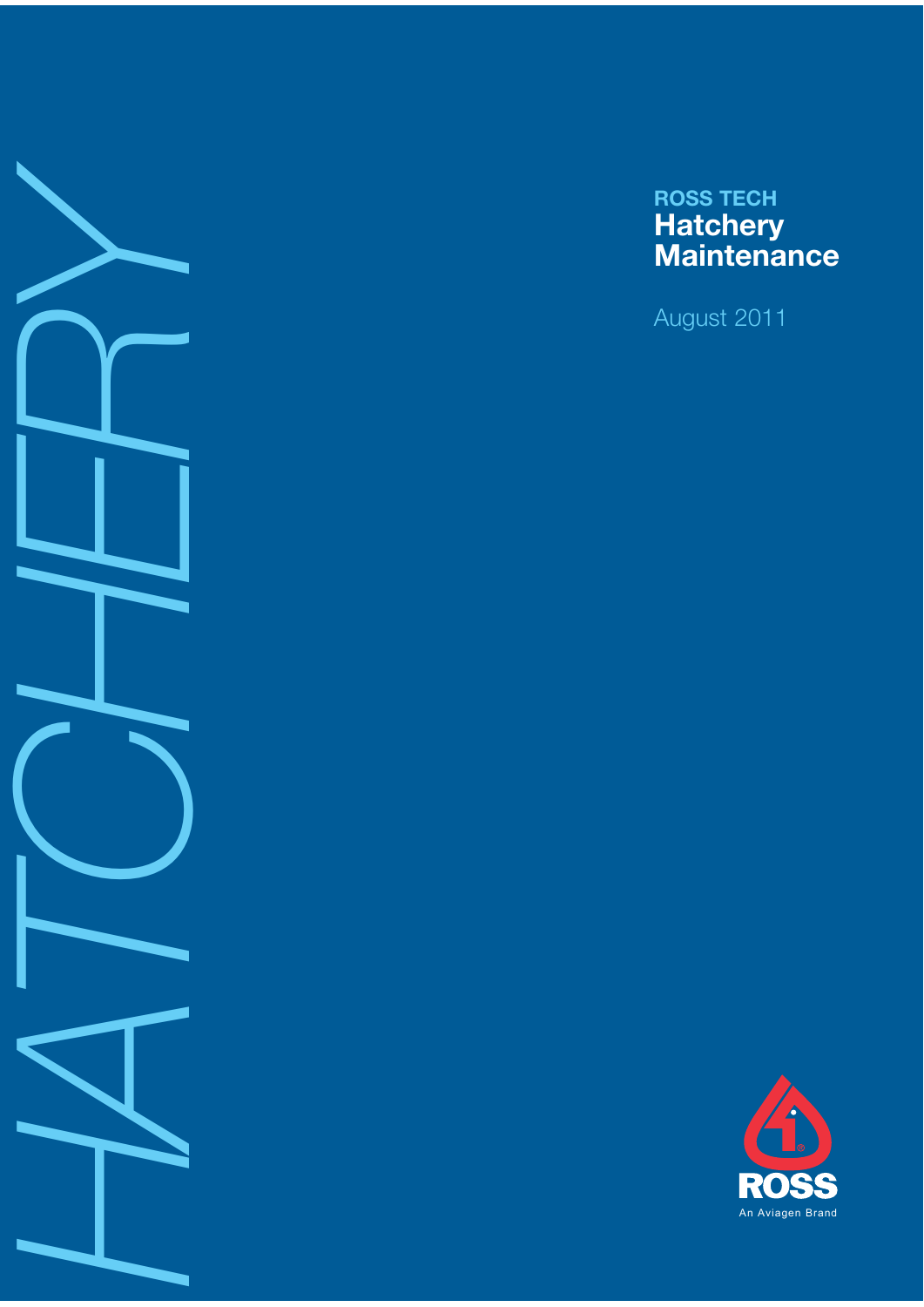#### **Introduction**

A good hatchery maintenance program is an essential part of maximizing hatchery performance. Maintenance programs minimize the risk of machinery failure and the impact of incorrect machine operation on hatch and chick quality.

Ensuring that maintenance, calibration and routine equipment checks are carried out correctly is important and is assisted by the use of schedules of activity, check lists and keeping good records.

Hatchery maintenance programs not only include the setters and hatchers, but also all ancillary equipment and the structure of the hatchery itself. This Aviagen technical document covers ways to monitor and manage calibration, operation monitoring, cleaning and disinfection, and mechanical repair. However, the main focus of the document is to provide advice on how to set up and manage maintenance programs.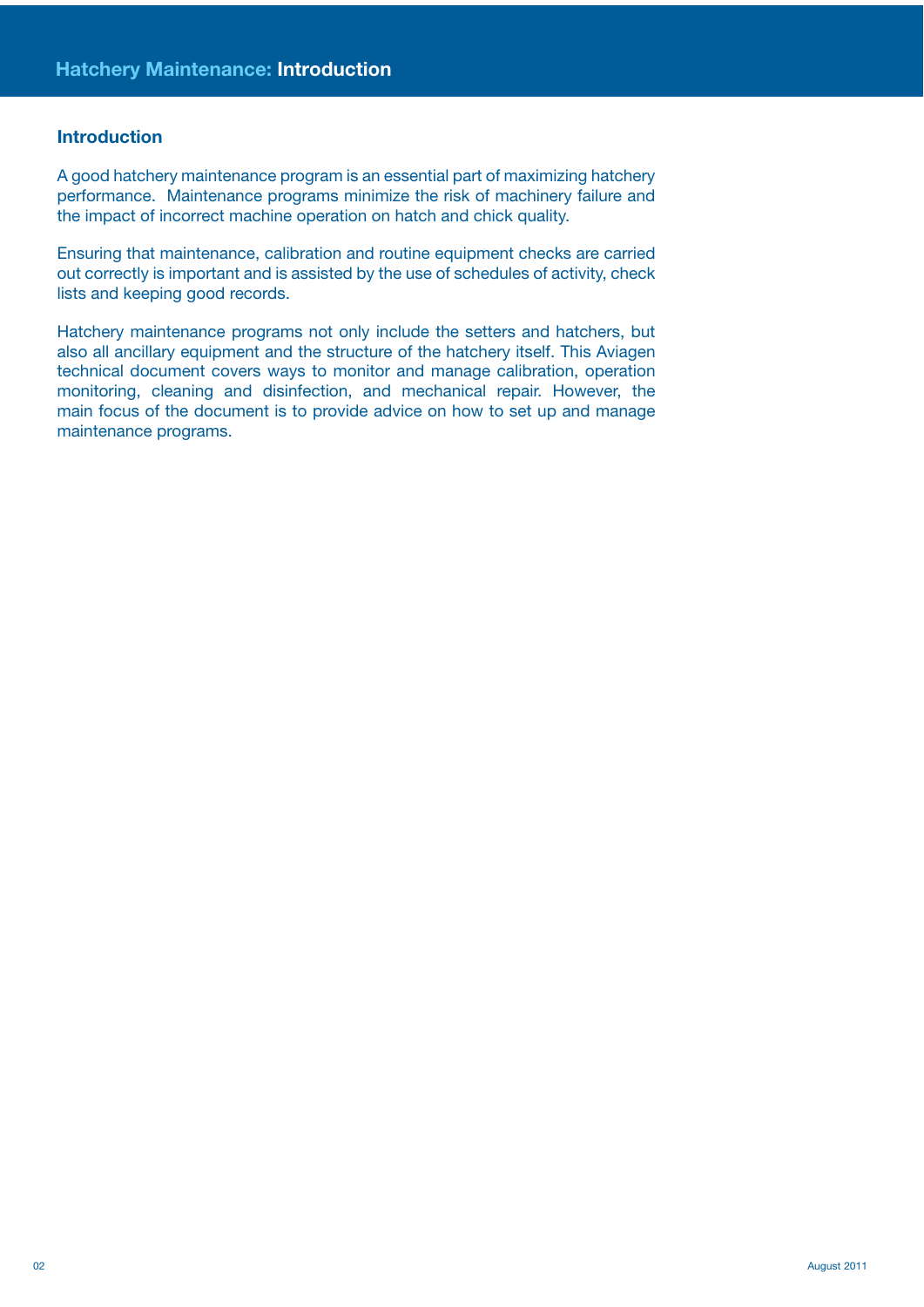#### **Basic Principles**

When setting up a maintenance program, there are six areas to consider:

- 1. Who is responsible for maintenance?
- 2. What maintenance is required?
- 3. How should the maintenance be done?
- 4. How frequently should maintenance be carried out?
- 5. How should performance be monitored?
- 6. What are the cost and benefits?

#### **1. Who is responsible for maintenance?**

To ensure that maintenance programs are carried out effectively it is important to define clearly which member of the hatchery staff should do the work.

#### **2. What maintenance is required?**

Maintenance is required on any equipment that can affect the performance of the hatchery (**Figure 1**). This will include setters, hatchers, ventilation and air handling systems, generators, water chillers, water treatment systems and alarm systems. If the hatchery is responsible for egg and chick transportation, the trucks will also need to be included within the maintenance program.



**Figure 1:** Maintenance and cleaning should be carried out on any equipment that can affect the performance of the hatchery. This includes ancillary equipment such as air handling equipment.

The structure of the building and rooms should not be ignored. A well maintained building will be easier to clean and disinfect and will help ensure that the optimal environmental conditions are achieved.

Producing a list of the equipment that needs to be maintained, recording the equipment identity, frequency of maintenance and who is responsible for maintaining the equipment will ensure an efficient program of maintenance occurs (**Table 1**).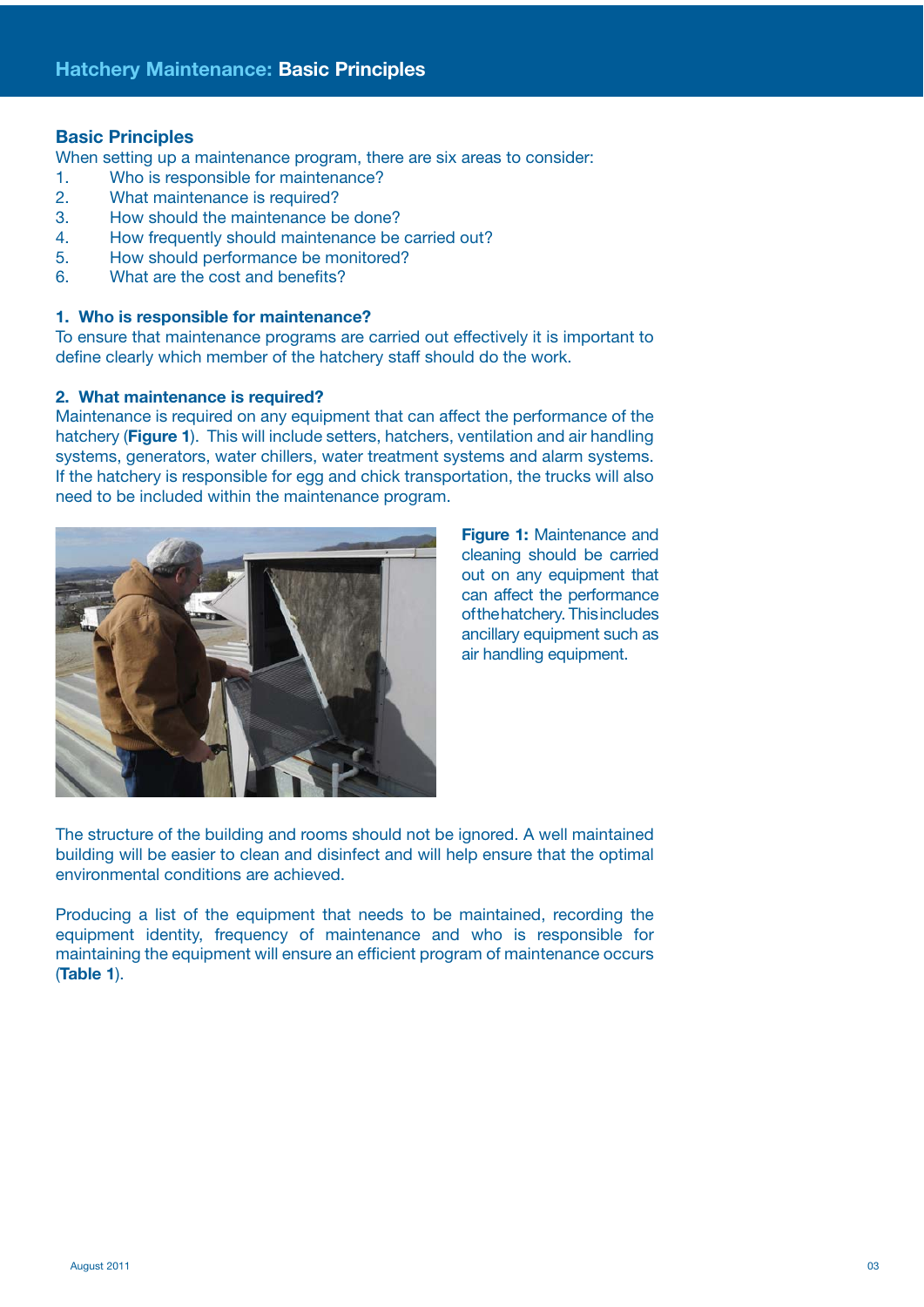| <b>Name of Device</b>                     | <b>Number of</b><br><b>Device</b> | <b>Location of</b><br><b>Device</b> | <b>Calibration</b><br><b>Interval</b> | <b>Person or Department</b><br><b>Responsible</b> |
|-------------------------------------------|-----------------------------------|-------------------------------------|---------------------------------------|---------------------------------------------------|
| Acculab                                   | <b>TDHS1</b>                      | Egg room                            | 3 months                              | Egg room supervisor                               |
| Acculab                                   | TDHS <sub>2</sub>                 | Hatch pull room                     | 3 months                              | Hatch crew supervisor                             |
| <b>A&amp;D SV120</b>                      | <b>TDHS3</b>                      | Service room                        | 3 months                              | Service room supervisor                           |
| <b>ACH 1-16</b>                           | <b>TDH-H-1-16</b>                 | Hatch room                          | Prior to use                          | Maintenance                                       |
| <b>ACH 1-48</b>                           | <b>TDH I-1-48</b>                 | Setter room                         | Prior to use                          | Maintenance                                       |
| <b>Nova-Tech Robots</b>                   | TDH-B TM 1-4                      | Service room                        | Monday & Thurs-<br>day                | Service room employee                             |
| <b>Temperature</b><br>Thermometer         | <b>TDH-TP-688</b>                 | Shop                                | Yearly                                | Maintenance                                       |
| <b>Humidity</b><br>Thermometer            | <b>TDH-HP-616</b>                 | Shop                                | Yearly                                | Maintenance                                       |
| Autoclave<br><b>Water Bath</b>            | TDH-LA-1                          | Lab                                 | Yearly                                | Maintenance                                       |
| <b>Thermometer 1</b><br><b>Water Bath</b> | <b>TDH-WB T-1</b>                 | Lab                                 | Quarterly                             | Lab                                               |
| Thermometer 2                             | TDH-WB T-2                        | Lab                                 | Quarterly                             | Lab                                               |
| <b>Temperature</b><br>Thermometer         | <b>TDH-TP-723</b>                 | Shop                                | Yearly                                | Maintenance                                       |
| <b>Humidity</b><br>Thermometer            | <b>TDH-HP-619</b>                 | Shop                                | Yearly                                | Maintenance                                       |
| <b>Chick Counter</b><br><b>Boxes</b>      | <b>TDH CCB-1</b>                  | Pull room                           | <b>Monthly</b>                        | <b>Hatch crew</b>                                 |

**Table 1:** Example of a list of hatchery equipment requiring calibration.

There may also be local regulations or requirements that will affect the maintenance program, for example health and safety regulations.

#### **3. How should the maintenance be done?**

Maintenance procedures should follow manufacturers' instructions. The use of checklists can be of great assistance in ensuring that maintenance is carried out correctly.

# **4. How frequently should maintenance be carried out?**

Manufacturers should provide recommended maintenance intervals for their equipment, and these should be followed as a minimum. In addition to the manufacturers recommended maintenance schedules, there may be a need for more frequent inspections based on a history of equipment failures. Ideally parts should be replaced before they fail; having an appropriate schedule of inspection of equipment for signs of wear or damage will help to achieve this.

To ensure that equipment checks and maintenance are carried out at the correct interval it is helpful to set up checklists for daily and weekly maintenance, as well as a diary of planned work for less frequent maintenance.

An example of a hatchery maintenance program is given in **Appendix 1**. This will need to be adapted to the particular requirements of individual hatcheries.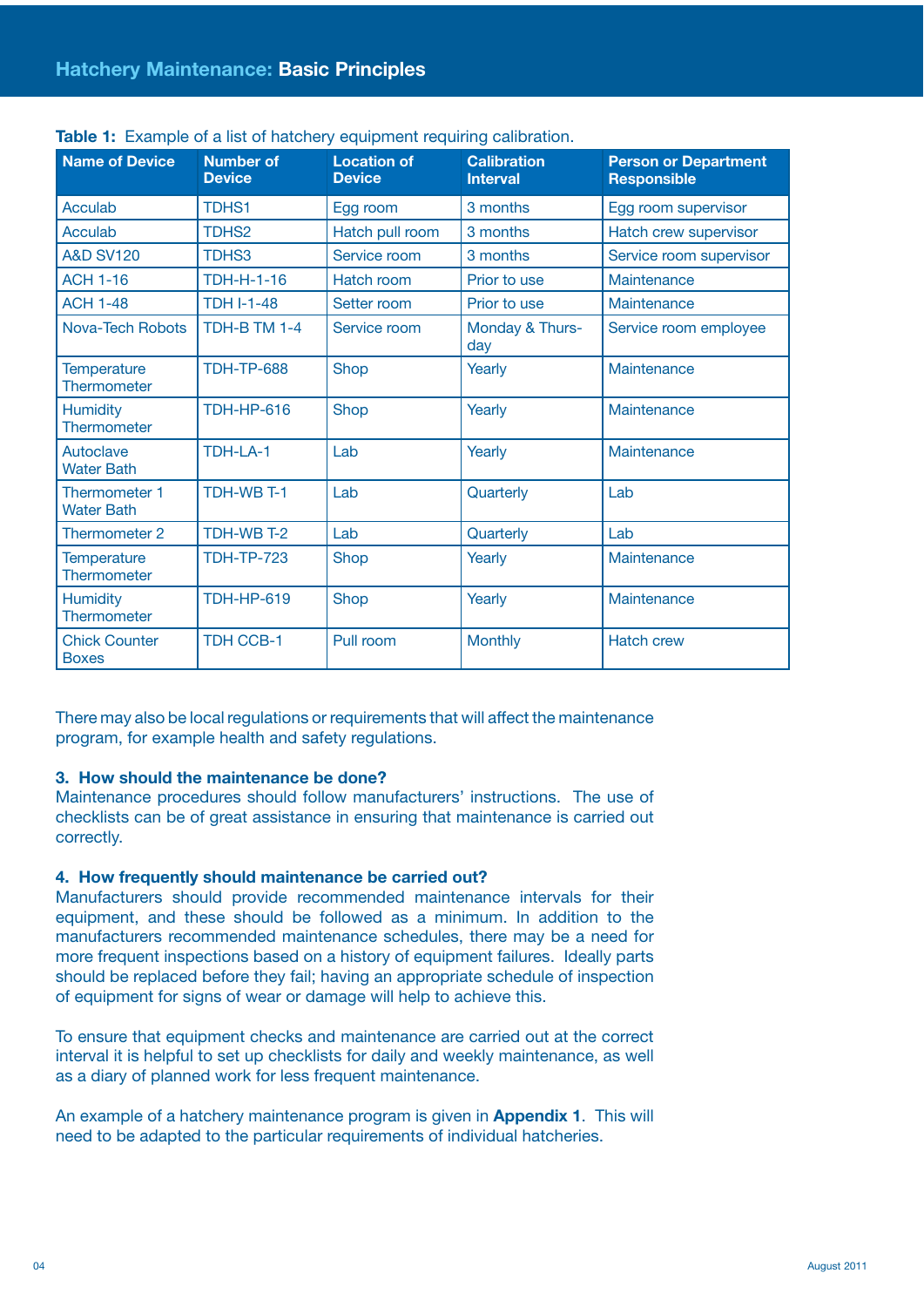#### **5. How should performance be monitored?**

A critical part of hatchery maintenance is the monitoring of equipment to ensure that performance is within acceptable limits and to identify promptly when machines are beginning to drift away from optimum performance. High incubation temperatures are particularly critical as even a short period (< 30 minutes) of high temperature can have a catastrophic effect on hatchability and chick quality. Key equipment such as setters and hatchers will need to be continuously monitored with alarms.

As a minimum the following should be alarmed:

- Temperature and humidity control of setters and hatchers
- Turning in setters
- Power failure for setters and hatchers

Other areas that should be considered for alarms are:

- Room ventilation systems
- Plenum doors left open
- Water chillers

Ideally, alarms should be operated by a system that is independent of the machine's control system so that a failure of the machine equipment does not result in a failure of the alarm system.

In addition, regular (i.e. several times a day) temperature, humidity, ventilation and turning checks will need to be completed to ensure that these parameters stay within acceptable limits (**Figure 2**).



**Figure 2:** Check and record the setter and hatcher environment several times during the day.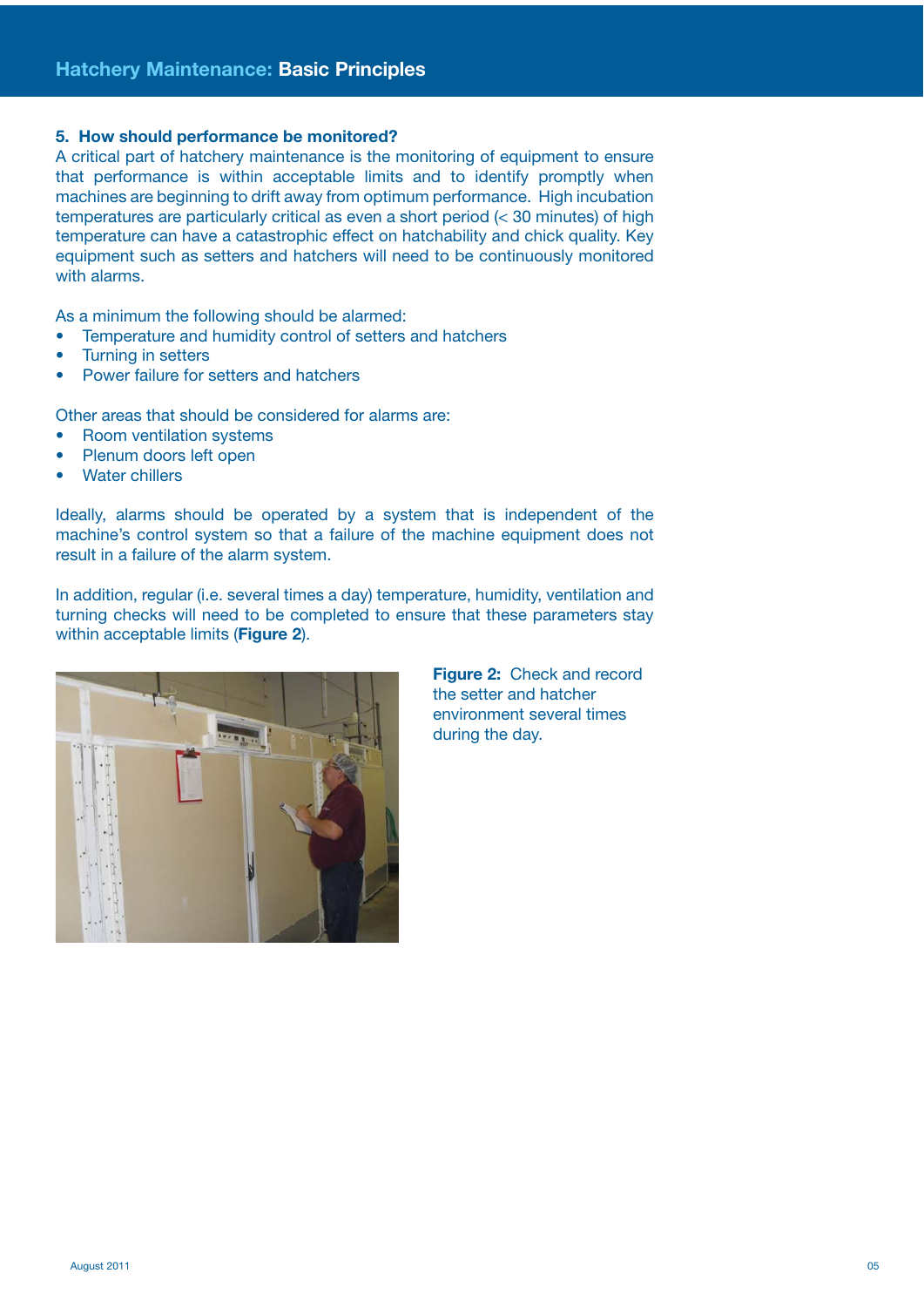Equally as important as monitoring the performance of the machine directly is monitoring the eggs and chicks in the setters and hatchers. Monitoring eggshell temperature, egg water loss, chick yield, chick vent temperature and examining unhatched eggs can give important information about the performance of the setters and hatchers. The methodology for carrying out these checks has been described in the Ross Tech "**Investigating Hatchery Practice**" and in the series of "**Hatchery How To**" procedural guides. Both are available on the Aviagen website in the Tech Center or can be obtained from Aviagen.

It is helpful to produce suitable recording forms for all the required maintenance checks. These forms should also indicate what action needs to be taken when a parameter is found to be outside the acceptable limits.

#### **6. What are the cost and benefits?**

Over time it should be possible to assess the costs and benefits of the maintenance program. This will involve making an assessment of the risk to the business of not maintaining anything and the cost of implementing the maintenance plan.

#### **Maintenace of Setters and Hatchers**

Good maintenance of setters and hatchers is essential for achieving good hatchery performance. There is a wide range of setters and hatchers being used in hatcheries and each will have its own specific maintenance requirements. However, there are some areas that are common to all machines:

Make sure all sensors are regularly calibrated (see next section).

- Fix water leaks immediately and make sure eggs are always dry. Water on setter and hatcher floors will cool the floor and can chill the eggs.
- Make sure humidity spray nozzles are not wetting eggs as this will chill the eggs and cause contamination (**Figure 3**). Nozzles need to be regularly cleaned to remove mineral deposits or replaced as recommended by the manufacturer. Water supply pressure to the nozzles is also important for ensuring a fine droplet size.



**Figure 3:** Thermal camera picture showing wet and cold eggs caused by poorly maintained humidity nozzles.

• Eggs in the setter need to be turned 45 degrees in both directions from vertical (**Figure 4**). If turning is less the 40 degrees this could lead to a loss in hatchability. Turning should be smooth and should not cause jarring of the eggs.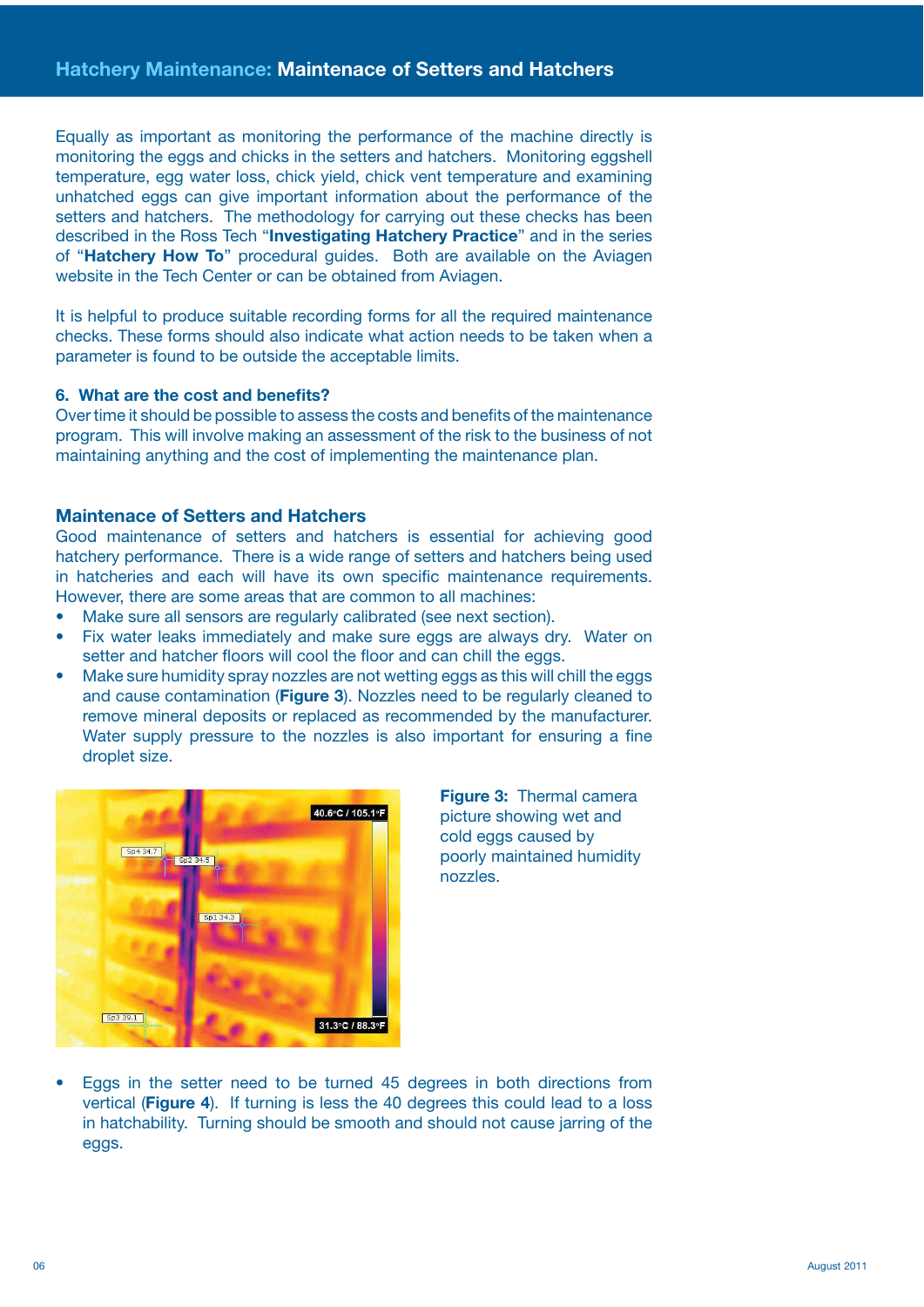**Figure 4:** Checking turning angle.



• Make sure door seals and gaskets are not leaking as this will result in cold air entering the machines and local cold spots will develop (**Figure 5**).



**Figure 5:** Thermal camera image of heat loss through poorly maintained door seal.

• Ventilation fans should be checked to ensure that they turn at the correct rpm (revolutions per minute) as recommended by the manufacturer (**Figure 6**). Where fan belts are used they and the pulleys should be routinely checked for wear and adjustment.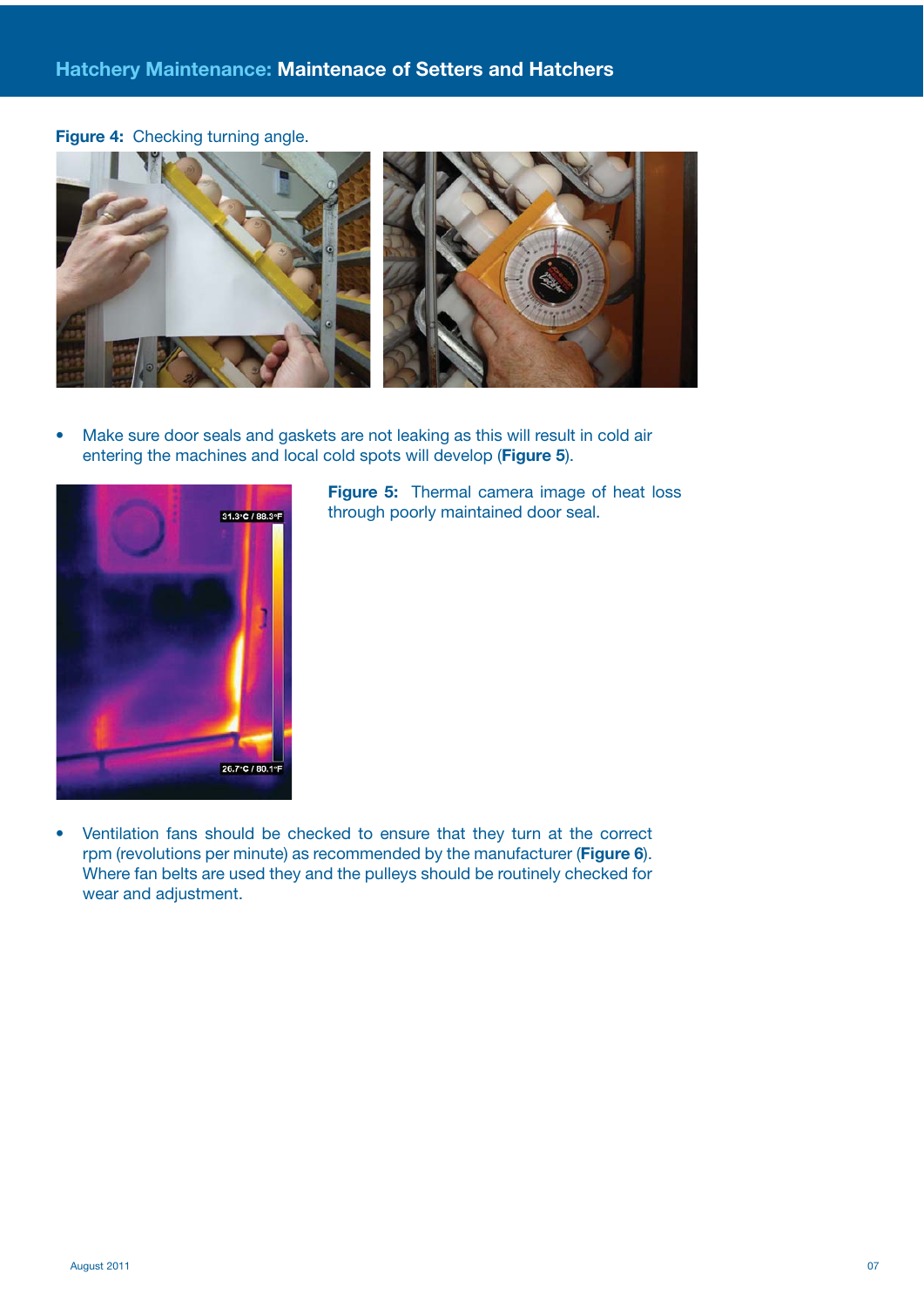

**Figure 6:** Using a strobe light to check fan speeds.

- Ventilation inlet and outlet dampers should be checked to make sure they operate correctly and that air flow through the setter at the same damper opening is the same in all machines of the same design. Uneven air flows between machines will indicate that the hatchery ventilation system is unbalanced.
- Where wet bulb thermometers are used to control or measure humidity, ensure that the wicks are turned daily and replaced regularly (or after every hatch in a hatcher) and that distilled water is used.

Multi-stage incubators are operated continuously and this can make it difficult to properly maintain, clean and disinfect the machines. It is good practice to plan for each setter to be emptied of eggs at least once per year so that a full maintenance and a thorough cleaning and disinfection can be carried out.

# **Calibration**

All sensors used to control temperature and humidity should be regularly calibrated against a calibration probe to ensure that they do not lose accuracy. The key points to successful calibration are:

- Manufacturers may provide guidelines on how to carry out calibration and these should be followed.
- The calibration probe needs to be of sufficient accuracy, stability and be routinely calibrated against a certificated sensor.
- Set acceptable deviation tolerances for the sensor being calibrated that is appropriate for the sensor type.
- The machine being calibrated should be operating in a stable situation, for example setters and hatchers should not be calibrated straight after an egg set or transfer. In single-stage incubators, it is better to calibrate the setter between 2 – 5 days of incubation.
- Calibration should be carried out in a consistent fashion. That is, the calibration probe should be located in the same location, the eggs at the same stage of incubation, eggs turned in the same direction and ventilation fans turning in the same direction.
- The calibration probe should be positioned as close as possible to the machine sensor (**Figure 7**).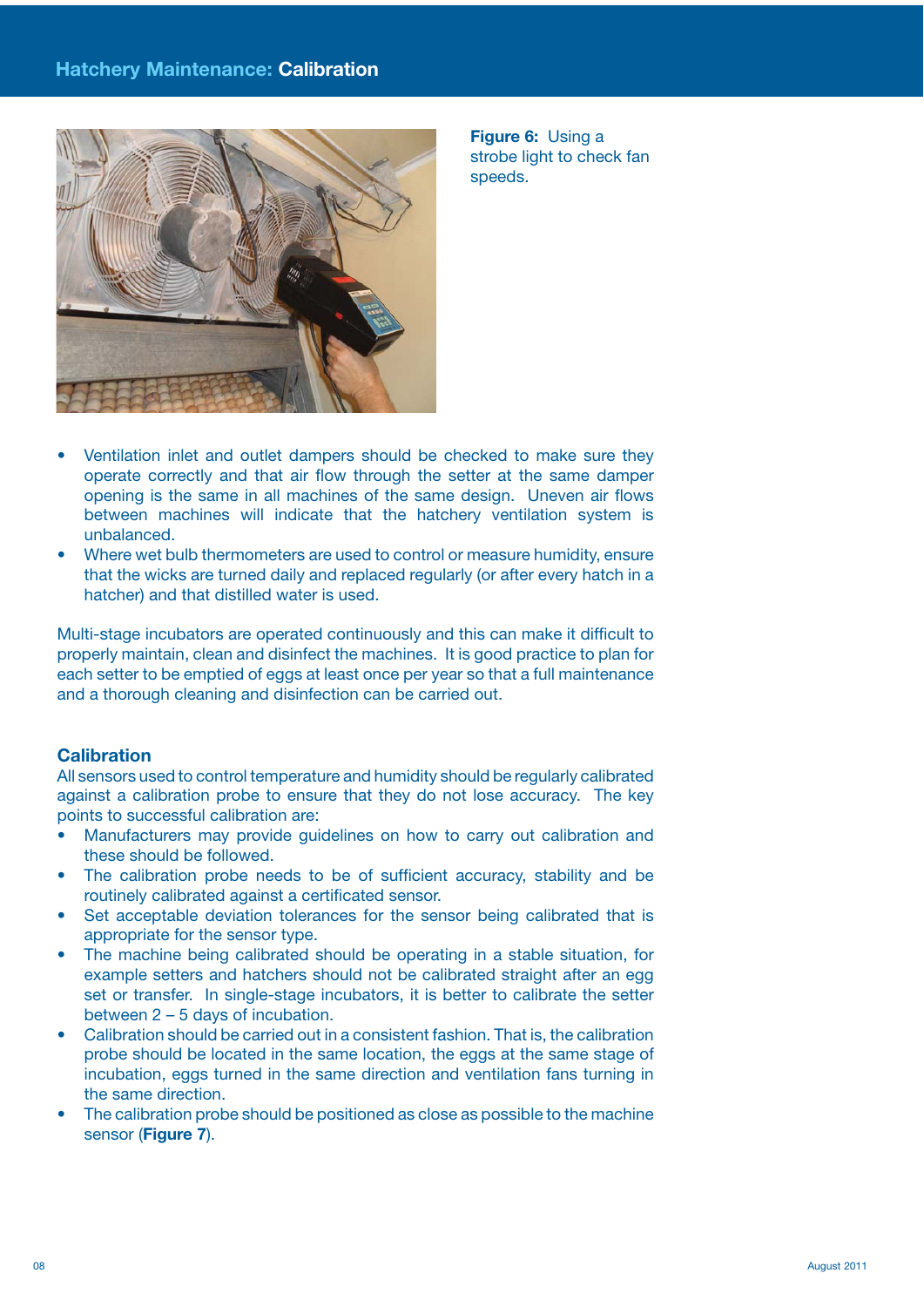**Figure 7:** Calibrating by locating the calibration probe next to the machine temperature sensor.





- After positioning the calibration probe in the machine, allow sufficient time for the machine and sensors to stabilize. Typically this will take 30 minutes.
- If a sensor is found to be out of calibration, check that there are no equipment failures before adjusting the machine sensor.
- After adjusting a machine sensor, allow the machine and sensor to stabilize before recalibrating.
- Keep calibration records/checklists. These should include information on when calibration occurred, how much the machine was out of calibration and the result after adjustment (**Figure 8**). These records are useful tools for identifying problems and indicating how frequently calibration needs to be completed.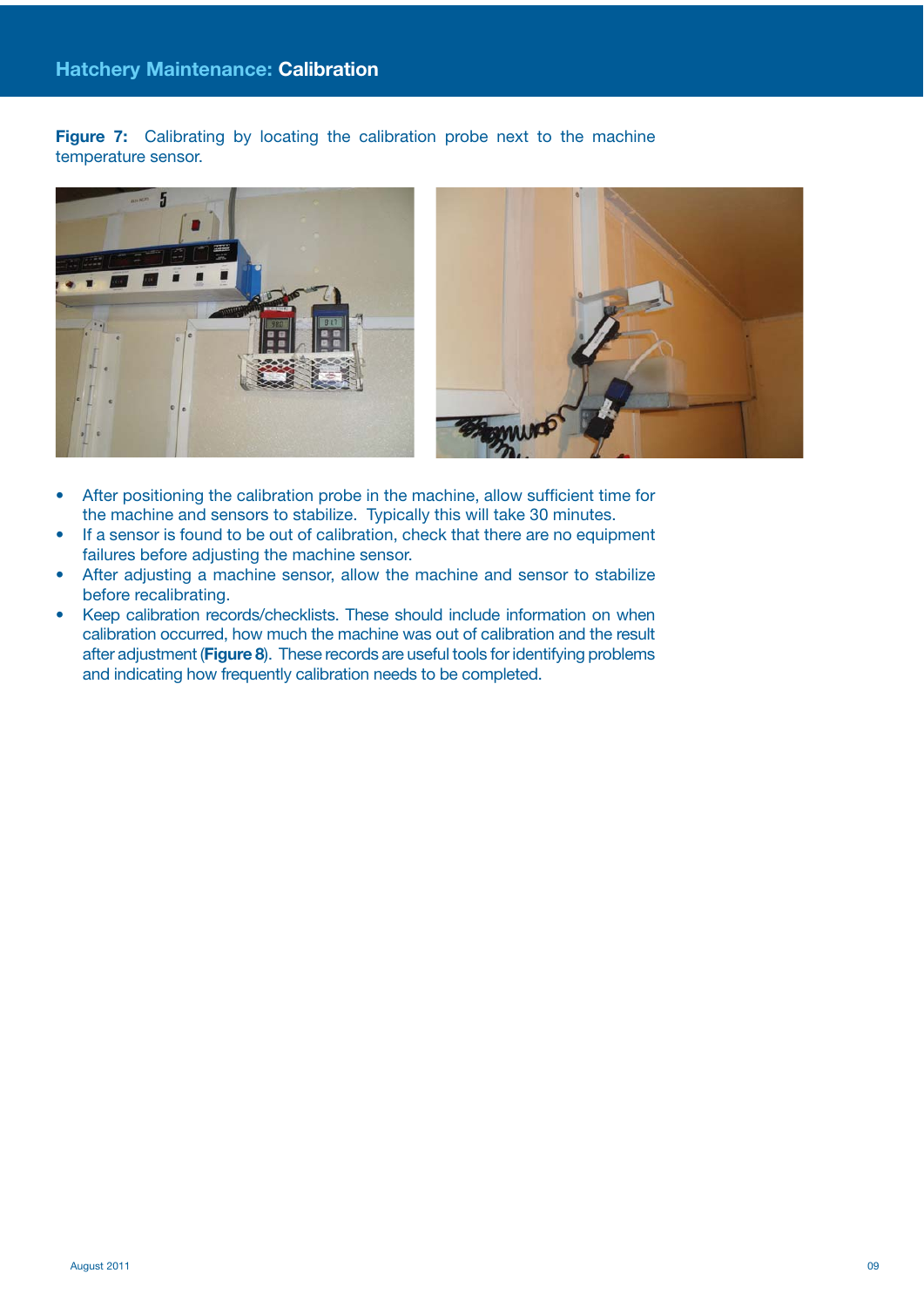**Figure 8:** Example of calibration checklist.

| Machine #:                       | Date:                                    | Calibration due                        |         |                             |
|----------------------------------|------------------------------------------|----------------------------------------|---------|-----------------------------|
| Machine Type                     | Calibrated by                            |                                        | Comment |                             |
| $\mathbf{1}$ .                   | Check that F25 Precision Thermometer is: | Yes                                    | No      | Comment                     |
| ٠                                | Within next calibration date             | П                                      | П       |                             |
| ٠                                | Probe connected to socket A              | П                                      |         |                             |
| ٠                                | Probe inserted to depth of mark          | $\Box$                                 | п       |                             |
| Check that the machine is:<br>3. |                                          |                                        |         |                             |
| ٠                                | Turned to right $($                      | П                                      | п       |                             |
| ٠                                | Fan toward front (336 & P13)             | $\Box$                                 | П       |                             |
| ٠                                | Wick removed from wet bulb               | П                                      | п       |                             |
|                                  |                                          |                                        |         |                             |
| Time calibration started         |                                          |                                        |         |                             |
| Time reading taken               |                                          |                                        |         | minimum 30 mins after start |
| Machine Set at -                 | Temp:                                    | Humidity:                              |         |                             |
| Door Thermometer                 | Temp:                                    | Humidity:                              |         |                             |
|                                  | <b>Temp Reading</b>                      | F <sub>25</sub> Reading                |         | Adjustment                  |
| Machine Thermometer              |                                          |                                        |         |                             |
| Door Wet Bulb (no wick)          |                                          |                                        |         |                             |
| <b>Recalibration time</b>        |                                          | minimum 60 minutes after<br>adjustment |         |                             |
| New readings:<br>Machine:        |                                          | F <sub>25</sub> :                      |         |                             |
| Next Calibration due             |                                          | Calibration records updated            |         |                             |
| Additional comments:             |                                          |                                        |         |                             |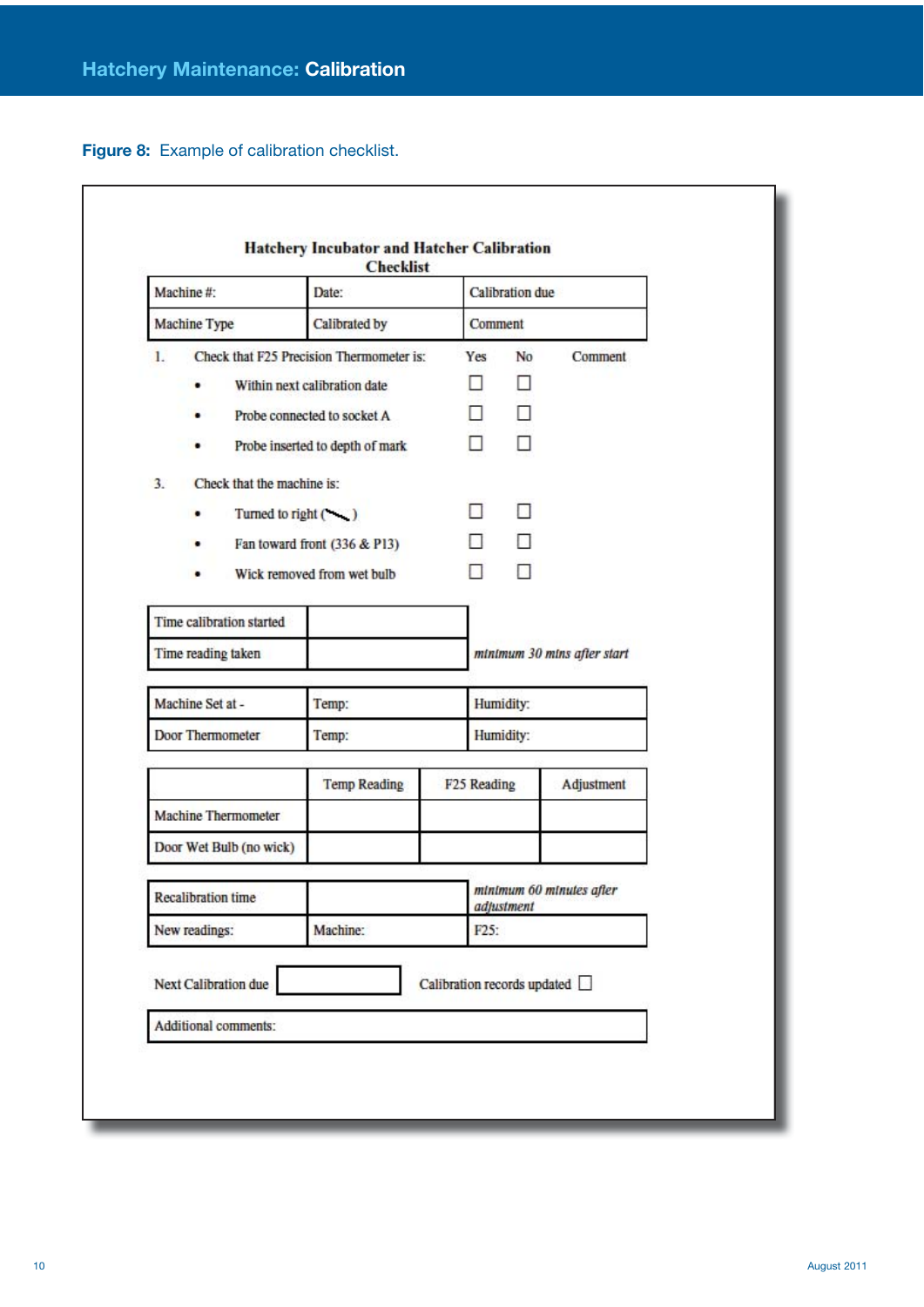The frequency that sensors need to be calibrated will depend on the stability of the sensor, but as a minimum calibration should be done once a year. If sensors need to be adjusted every time they are calibrated this would suggest that more frequent calibration is required. If sensors rarely need to be adjusted at each calibration then less frequent calibration may be appropriate. It is also recommended that sensors are calibrated if any repairs are done to the control system or if sensors are replaced.

Calibrating temperature sensors requires an accurate thermometer which has a readability of at least 0.05°C (0.1°F) and high stability (less than 0.05°C [0.1°F] drift per year).

Humidity sensor calibration is most simply done using the calibration thermometer with a wet wick placed on the calibration thermometer probe. Alternatively, an accurate hygrometer can be used.

The calibration of carbon dioxide sensors should be done using an accurate carbon dioxide probe. A cheaper, but less accurate, method is to use carbon dioxide gas tubes.

# **Checking Incubators and Hatchers**

There are several useful techniques for identifying problems in setters and hatchers in addition to the normal maintenance checks. The eyes and ears of the hatchery staff are important tools in identifying potential problems. For example:

- Heaters and coolers operating at the same time or staying on for long periods of time can indicate:
	- » Sensor calibration problem or sensor failure.
	- » Localized cooling from a water leak, the cooling solenoid is stuck open or cold air entering the machine.
	- » Heater bar stuck on.
	- » Damper stuck (open or closed).
- Condensation on cooling pipes while setters are warming eggs can indicate: » The cooling solenoid is stuck open.
- The hissing sound of water passing through the solenoid when the cooling is off can indicate:
	- » The cooling solenoid is stuck open.
- Water on eggs or floor can indicate:
	- » A water leak.
	- » Too low water pressure to humidity nozzles.
	- » Blocked or partially blocked humidity nozzles.
- Eggs stay turned in the same direction for more than one hour indicates: » Turning mechanism failure.
- Eggs turned at different angles indicates:
	- » Turning mechanism failure.
	- » Turning mechanism not connected correctly.
- If the setter goes through a cycle of heating, cooling and humidifying, possibly with a change in ventilation damper opening it can indicate:
	- » Too much air is passing through the machine.
	- » The temperature control system has cooling and heating set points too close together.
- Noisy fans or fan belts can indicate:
	- » Fan bearings starting to fail.
	- » Worn fan belts.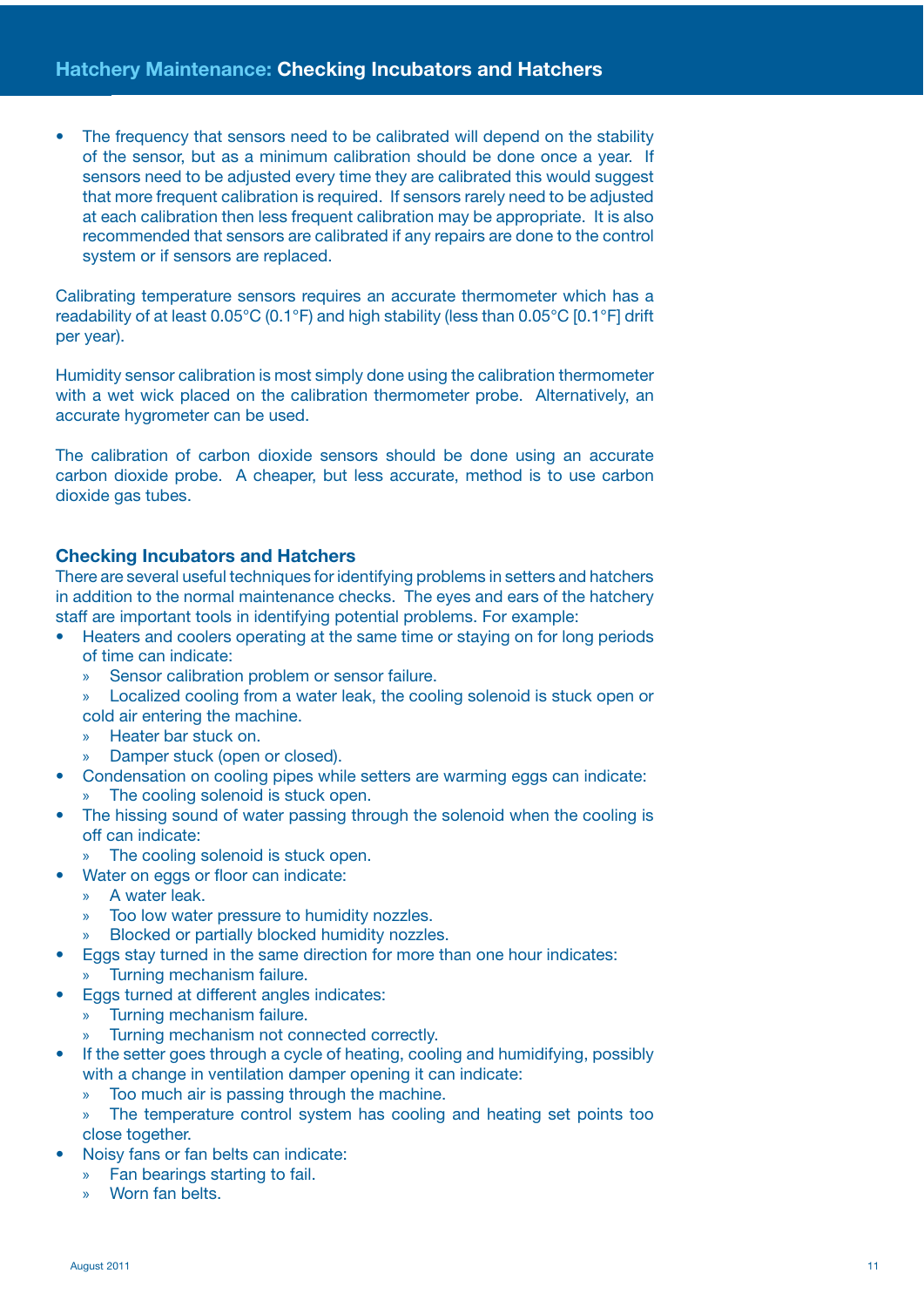Some maintenance problems can be difficult to identify from simple inspection alone. For example a single ventilation fan not working can be, to some extent, compensated for by other fans within the machine. Here, the control system would show normal temperature but there would be hot and cold spots within the machine. Checking for hot and cold spots within machines can be done by either installing data loggers or monitoring infertile egg temperatures at different locations within the setter (**Figure 9**).



**Figure 9: Checking** infertile egg temperatures to look for hot and cold spots within setters.

# **Hatchery Ancillary Equipment**

In addition to the setters and hatchers it is also important to maintain and check the other equipment in the hatchery properly. Manufacturer's recommended maintenance programs should be adhered to. The following are common problem areas in hatcheries.

- Air handling systems:
	- » Filters need be cleaned or replaced regularly as blocked filters will reduce the oxygen supply to the eggs (**Figure 10**).



**Figure 10:** Air handling system filters that are not regularly cleaned or replaced become blocked and will prevent oxygen entering the hatchery.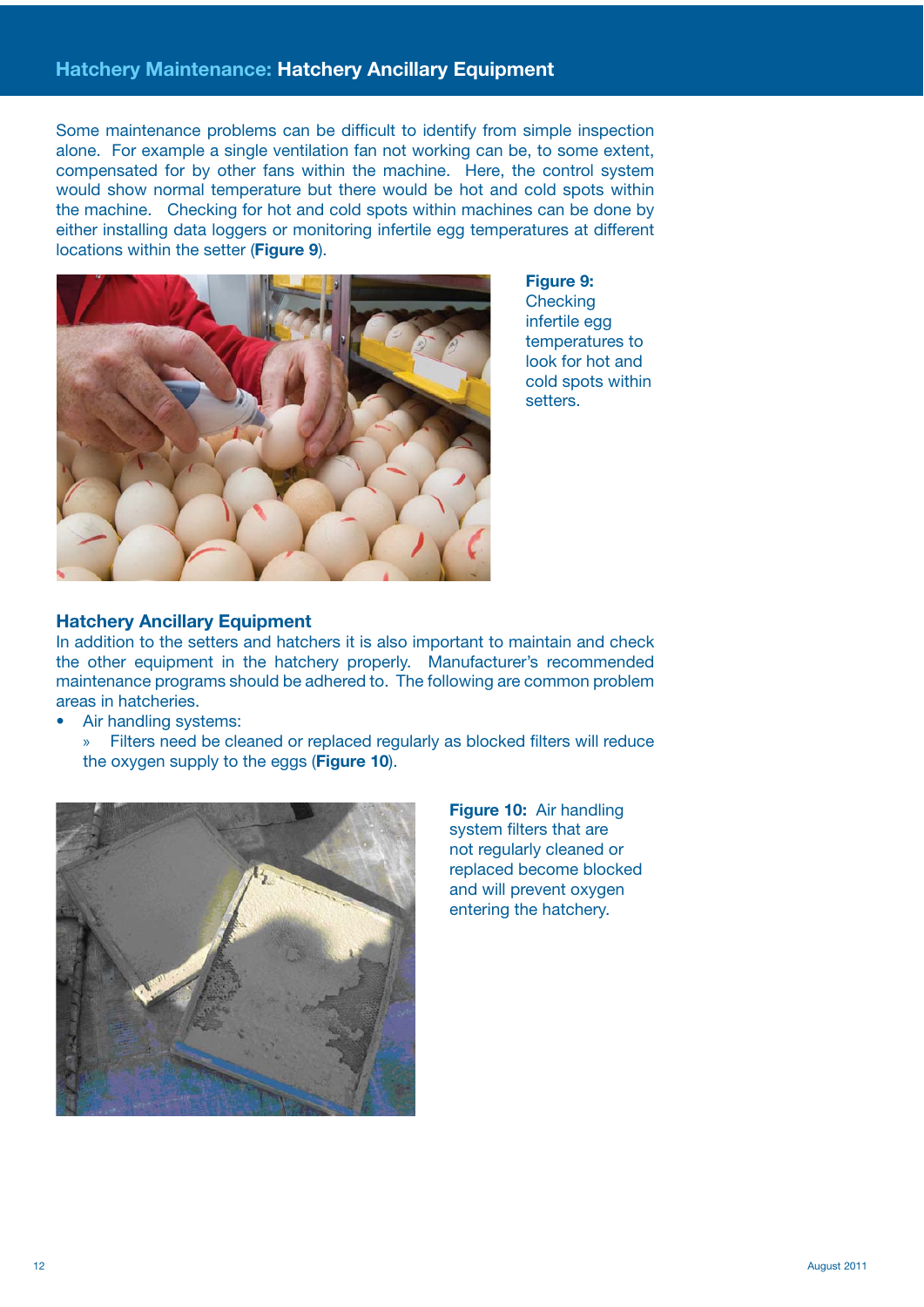• Room humidifiers:

» Spray nozzles need to be cleaned or replaced regularly to prevent droplet size becoming too large and floors, machinery and eggs becoming wet.

» Humidifiers with water reservoirs need to be regularly emptied and disinfected to prevent microbiological build up.

» Disc humidifiers need to be cleaned to remove mineral build up which will result in increased droplet size.

Cold water supply systems:

» Insulate cold water pipes to prevent the water warming up as it passes around the hatchery and condensation forming and dripping on equipment and eggs.

• Room temperature and humidity control sensors (**Figure 11**).

» Ensure that sensors are not installed on cold or hot room walls as this can result in an inaccurate measurement of air temperature.

» Where wet bulb thermometers are used to measure room humidity, make sure the wick is replaced weekly and distilled water is used.



**Figure 11:** Checking egg store environment using a temperature and humidity sensor.

• Back-up generators

» Ensure that they are tested weekly under load.

#### **Cleaning and Disinfection**

An important part of hatchery maintenance is good cleaning and disinfection procedures to prevent the build up of microbiological contamination. Good hatchery design and control of movement between clean and dirty areas within the hatchery will greatly assist in keeping the hatchery clean. It is also easier to clean a hatchery when it is tidy and working areas are kept clear of equipment and material.

There are a large number of detergents and disinfectants to choose from. Ideally, knowledge of the sensitivity of the hatchery's environmental and potentially pathogenic microflora to the active compound in the disinfectant is required. No matter which detergent and disinfection chemicals are chosen, always follow manufacturer's instructions for use. Pay particular attention to the required contact time for the product and the in-use concentration: if the detergent or disinfectant is washed off too soon after application or it is too diluted it will not be effective.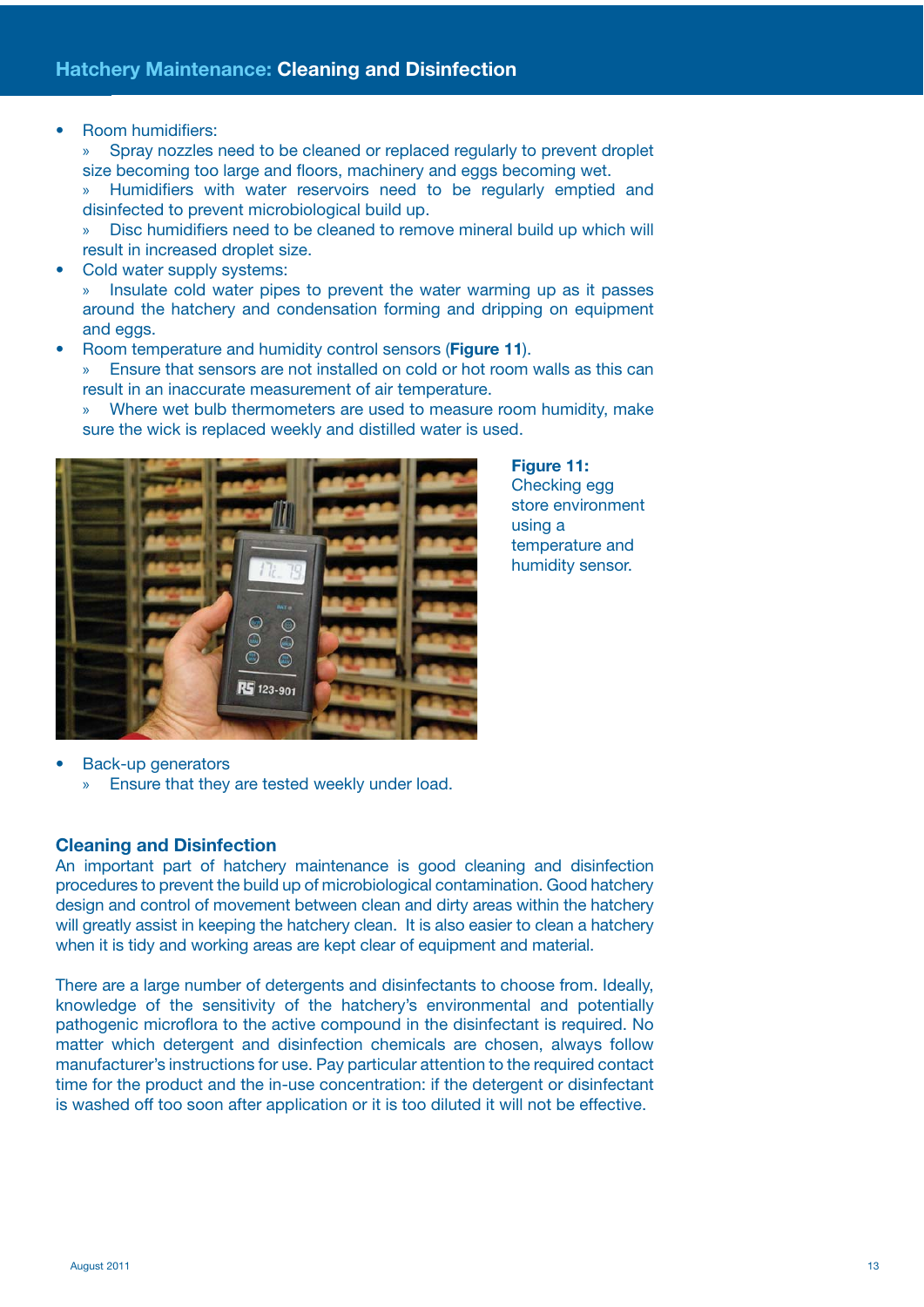The use of high pressure washing systems is not recommended, as they will tend to form aerosols containing dirt and microbes, when the jet of water bounces off the surface being cleaned. A low pressure washing system is recommended (**Figure 12**), while the use of buckets, cloths and brushes will be appropriate for certain locations in the building.



**Figure 12:** Using a low pressure washing system to clean a hatcher.

While a clean hatchery may not be free of microbiological contamination, it is certainly more likely to have a lower contamination level than a dirty hatchery. Therefore, a simple visual inspection of areas and equipment after cleaning to look for obvious soiling is an important part of the monitoring process. Pay attention to hidden areas that are difficult to access during cleaning. If soiling is found the area should be cleaned and disinfected again.

# **Hatchery Maintenance Records**

Keeping good records of maintenance checks and equipment failures is a good tool for helping determine the frequency of future checks and to help manage the spare part inventory (**Figure 13**).

|                            | MODEL: $A H U L$<br><b>SERIAL NO.:</b><br>599996                                             |             |
|----------------------------|----------------------------------------------------------------------------------------------|-------------|
| DATE                       | <b>WORK DONE</b>                                                                             | <b>SIGN</b> |
| 14104                      | FINE HES & BAGS LEARCED                                                                      |             |
|                            | $-40022$<br><b>VEH ACED</b>                                                                  |             |
| 14.3.05                    | TRANSFER ROOM PRESERVED TO HOP. WHE CHECKER.                                                 |             |
|                            | Not SHUTING OFF, ONE ROOMBLES Float                                                          |             |
|                            | ELECTROPHERY WITH 1.4-06 VALUE NACHOT WEEKD OF                                               |             |
| 14.05                      | DAVE REVHOLDS REFLACED TRANSFER FOOLIVANS                                                    |             |
|                            | Accuration (ODC Stock) MANUAL GATE VALUE THEO)                                               |             |
|                            | chase toward Novel UP & Based.                                                               |             |
| 44.406                     | TRANSPER ROOM REPORTED STILL TO HOT NO                                                       |             |
|                            | Conserval without Plane 31306 MANAL COME                                                     |             |
|                            | HOLE CLORED, LANG REVINCIO? PLEALENCERED                                                     |             |
| $8 - 4 - 66$               | 1541 CALL AGAIN 8-4-06                                                                       |             |
|                            | DAYS REVIEW DO SHOW ELECTROTECH LIBRE                                                        |             |
|                            | FURZIER ADSULTHINGS TO TEATHERER ROOM VALVE                                                  |             |
| BEDE                       | VAVE SERVES TO BE CONTROLLING CORRECTLY MODES                                                |             |
|                            | FILED HICH & BAGS VEHICLED. THE BEGIS VERIFIED                                               |             |
| 5805                       | FILL PASS & PASS REPLACED                                                                    |             |
| $31 - 05$<br>$5.19 - 0.52$ | $-1400$<br>L HATCHERLAND                                                                     |             |
|                            | INSTRUCTION AND CALIBRATICAL ROPERSION                                                       |             |
|                            | HAZLER ROCKER AND TRANSFOR ROCKE NO CONTROL<br>HIZINE A TRAVISER ROOMS RECYCLE NEW VALUES TO |             |
|                            | 1 LATER DATE                                                                                 |             |
| $2100 - 5$                 | ANE PETHOLOG ROCK ELECTROPECH ATRIVITY                                                       |             |
|                            | TO CHANGE WICKER 2 ACTUATOR, OUT UNIT WAS                                                    |             |
|                            | JOULE TO BE THERM, NOW ONLY ON OPENS                                                         |             |
| 231200                     | TRAHLIGH ROCH ACTIVATOR HAPLACED OR                                                          |             |
| 73.120                     | OF ROAD MOTORCOCH WHO ADSORDERS                                                              |             |
|                            | SATTER VICES 3<br>Accuración de Karall                                                       |             |
|                            | JOING & COLD AND ACTIVITY SHOWING                                                            |             |
|                            | lock offer but detailer closed                                                               |             |
| $29.0 - 5$                 | DR FROM FORTHERH. REPLACED SETTING RECULS                                                    |             |
|                            | <b>VALUE POTTY TOP.</b>                                                                      |             |
| 5.166                      | Settled Roome 3 ALARME 1.1105 F. RILES                                                       |             |
|                            | 6 AM ROOM ZONE SOT TO HOP. WE'LL CRONE TO LOOK                                               |             |
|                            | THUS THAN 18867 TO 23' YALYS OPED MA SEAT                                                    |             |
|                            | FELL, AT 1150 YAVE OPKIND AND PIAGED OPEN ROOM                                               |             |
|                            | MANUM VILLES CLOSED<br>LIGHT TO DUR TION                                                     |             |

**Figure 13:** Simple records can be an aide to managing the maintenance program.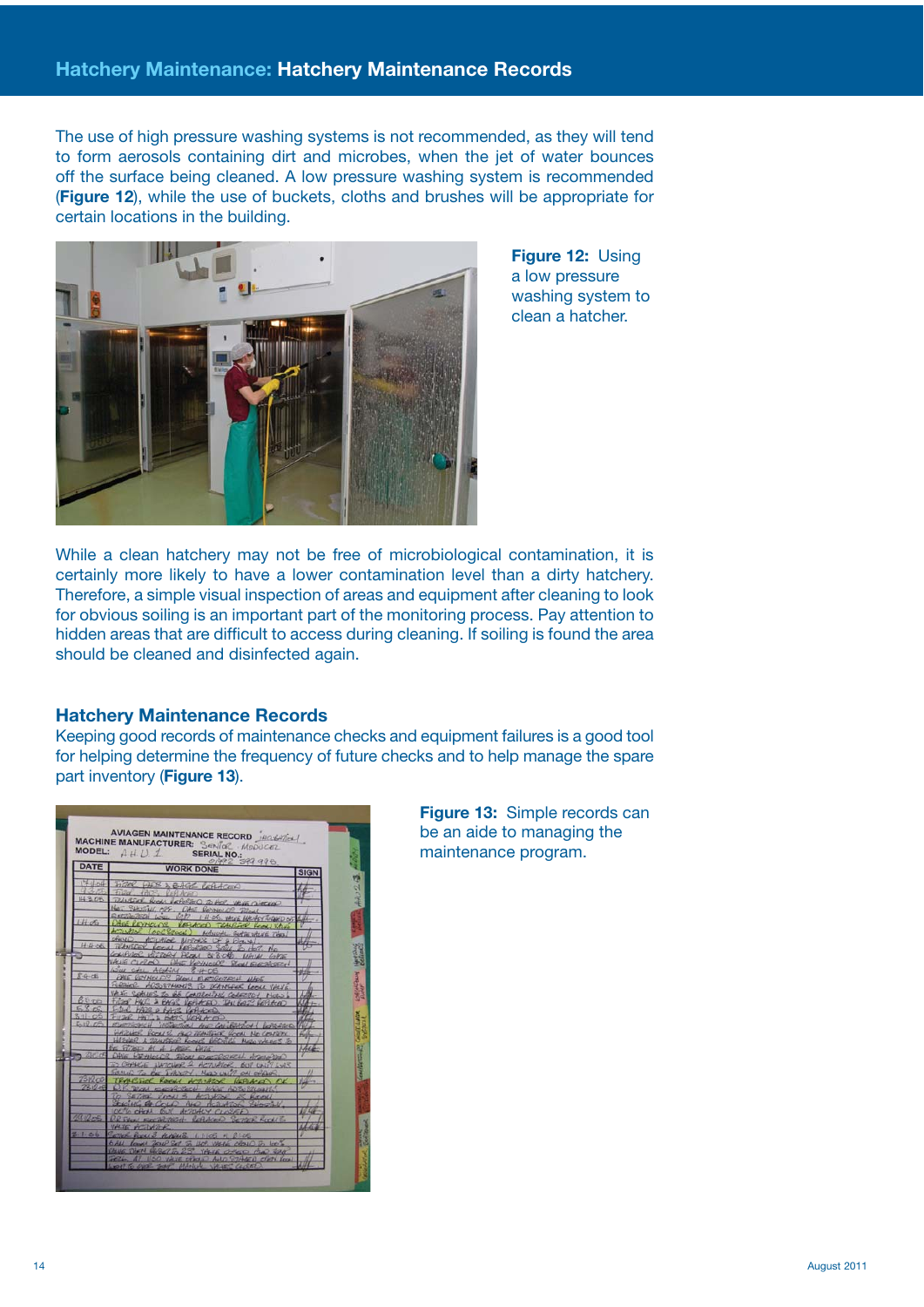| <b>Equipment</b>                 | <b>Frequency</b>    | <b>Actions</b>                                                                                                                                                         |
|----------------------------------|---------------------|------------------------------------------------------------------------------------------------------------------------------------------------------------------------|
| Setters and hatchers             | Several times a day | Check temperature and humidity reading.<br>$\bullet$                                                                                                                   |
|                                  |                     | Check ventilation opening.<br>$\bullet$                                                                                                                                |
|                                  |                     | Check turning.<br>$\bullet$                                                                                                                                            |
| Egg stores                       | Several times a day | Check temperature and humidity readings.<br>$\bullet$                                                                                                                  |
| Incubator and hatcher rooms      | Several times a day | Check temperature and humidity readings.<br>$\bullet$                                                                                                                  |
|                                  |                     | Check static pressure reading if sensors are fitted.<br>$\bullet$                                                                                                      |
| Setters and hatchers             | <b>Daily</b>        | Fill up water bottles and turn wicks for wet bulb<br>$\bullet$<br>thermometers if used.                                                                                |
| <b>Water chillers</b>            | <b>Daily</b>        | Check water temperature.<br>$\bullet$                                                                                                                                  |
| <b>Hatchers</b>                  | After every hatch   | Clean and disinfect.<br>$\bullet$                                                                                                                                      |
|                                  |                     | Visually inspect for damage and wear.<br>$\bullet$                                                                                                                     |
|                                  |                     | Inspect fan belts for wear.<br>$\bullet$                                                                                                                               |
|                                  |                     | Check all fans and heater bars are working.                                                                                                                            |
|                                  |                     | Check humidity sprays are working correctly, i.e.,<br>no droplets forming or leaks. Spray nozzles should<br>be removed and cleaned to prevent build-up of<br>deposits. |
|                                  |                     | Check for water leaks from cooling and<br>humidification system.                                                                                                       |
|                                  |                     | Check covers to protect sensors during washing<br>are removed after cleaning.                                                                                          |
|                                  |                     | Replace wet bulb wicks.<br>$\bullet$                                                                                                                                   |
| Hatcher and chick handling rooms | After every hatch   | Clean and disinfect.<br>$\bullet$                                                                                                                                      |
|                                  |                     | Clean or replace air filters in air handling unit<br>$\bullet$<br>returns.                                                                                             |
| <b>Standby generators</b>        | Weekly              | Test under load.<br>$\bullet$                                                                                                                                          |
| <b>Room humidifiers</b>          | Weekly              | Clean nozzles and water reservoirs.<br>$\bullet$                                                                                                                       |
|                                  |                     | Disinfect water reservoirs.                                                                                                                                            |
| <b>Hatchery alarms</b>           | Weekly              | Test all alarms and dial-out systems.<br>$\bullet$                                                                                                                     |

# **Appendix 1: Typical Hatchery Maintenance Program**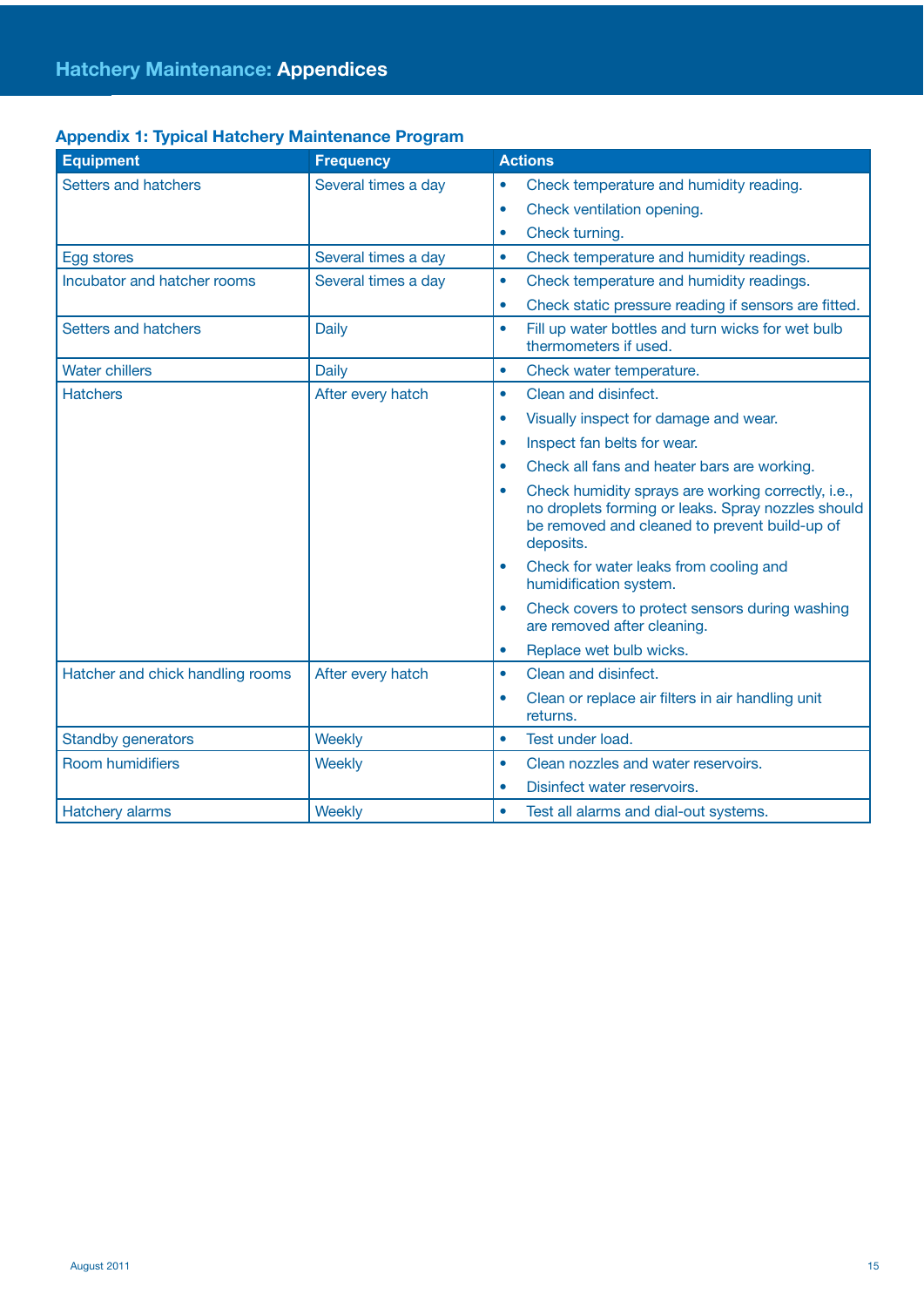| <b>Equipment</b>                                                             | <b>Frequency</b>                                                   | <b>Actions</b>                                                                                                                                                         |
|------------------------------------------------------------------------------|--------------------------------------------------------------------|------------------------------------------------------------------------------------------------------------------------------------------------------------------------|
| <b>Setters</b>                                                               | Single-stage - after<br>every incubation.<br>Multi-stage - monthly | Clean and disinfect.<br>$\bullet$                                                                                                                                      |
|                                                                              |                                                                    | Visually inspect for damage and wear.<br>$\bullet$                                                                                                                     |
|                                                                              |                                                                    | Inspect fan belts for wear.<br>$\bullet$                                                                                                                               |
|                                                                              |                                                                    | Check all fans and heater bars are working.<br>٠                                                                                                                       |
|                                                                              |                                                                    | Check humidity sprays are working correctly,<br>i.e. no droplets forming or leaks. Spray nozzles<br>should be removed and cleaned to prevent build-<br>up of deposits. |
|                                                                              |                                                                    | Check for water leaks from cooling and<br>humidification system.                                                                                                       |
|                                                                              |                                                                    | Check covers to protect sensors during washing<br>$\bullet$<br>are removed after cleaning.                                                                             |
|                                                                              |                                                                    | Replace wet bulb wicks.<br>۰                                                                                                                                           |
|                                                                              |                                                                    | Grease fan bearings and turning mechanism cogs.<br>٠                                                                                                                   |
|                                                                              |                                                                    | Check turner mechanism for correct angle and<br>smooth operation.                                                                                                      |
|                                                                              |                                                                    | Inspect ventilation dampers and lubricate linkages.<br>$\bullet$                                                                                                       |
| Hatchery ventilation units                                                   | <b>Monthly</b>                                                     | Clean or replace air filters.<br>$\bullet$                                                                                                                             |
|                                                                              |                                                                    | Clean inside of air ducts.<br>۰                                                                                                                                        |
| Water chillers, air conditioning,<br>air compressors, evaporative<br>coolers | Every 3 - 6 months                                                 | Maintenance as specified by manufacturer.<br>$\bullet$                                                                                                                 |
| <b>Setters</b>                                                               | Every 6 - 12 months                                                | Calibrate sensors.<br>$\bullet$                                                                                                                                        |
|                                                                              |                                                                    | Check infertile egg temperatures.<br>$\bullet$                                                                                                                         |
| <b>Hatchers</b>                                                              | Every 6 - 12 months                                                | Calibrate sensors.<br>$\bullet$                                                                                                                                        |
| Setter and hatcher rooms                                                     | Every 6 - 12 months                                                | Calibrate static pressure control sensors.<br>$\bullet$                                                                                                                |
| <b>Calibration equipment</b>                                                 | Annually                                                           | Send for accredited calibration.<br>٠                                                                                                                                  |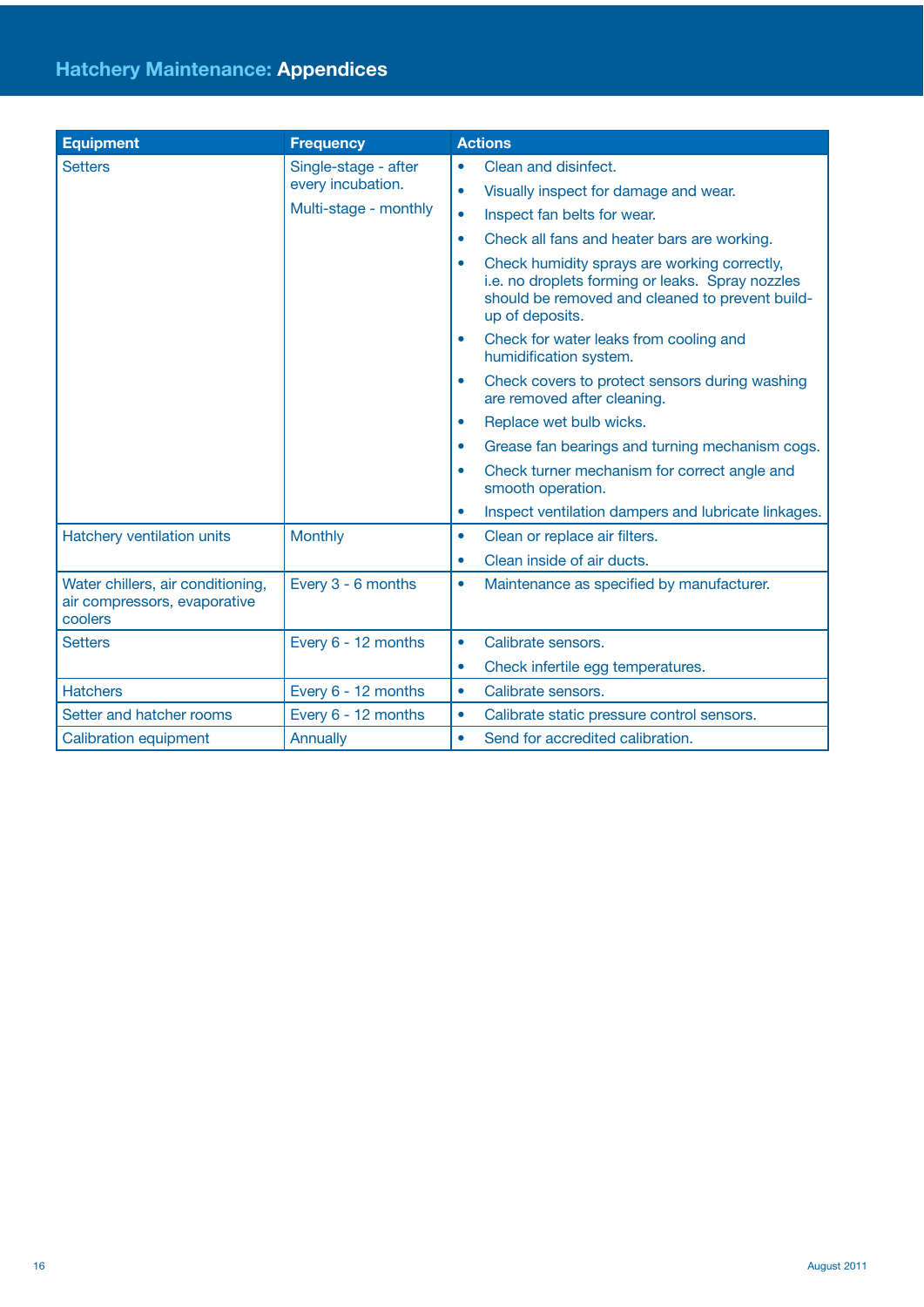# **Notes**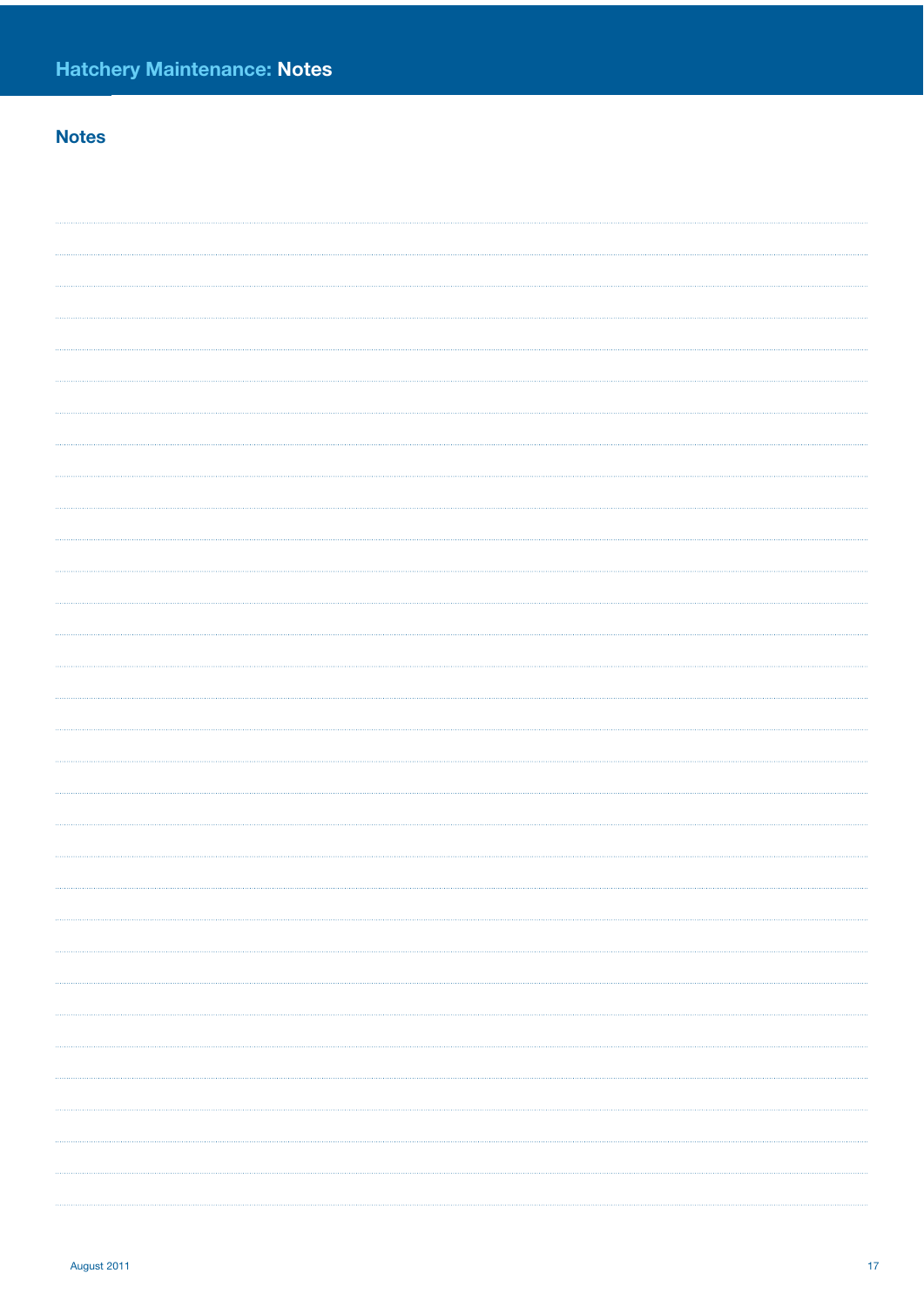# **Notes**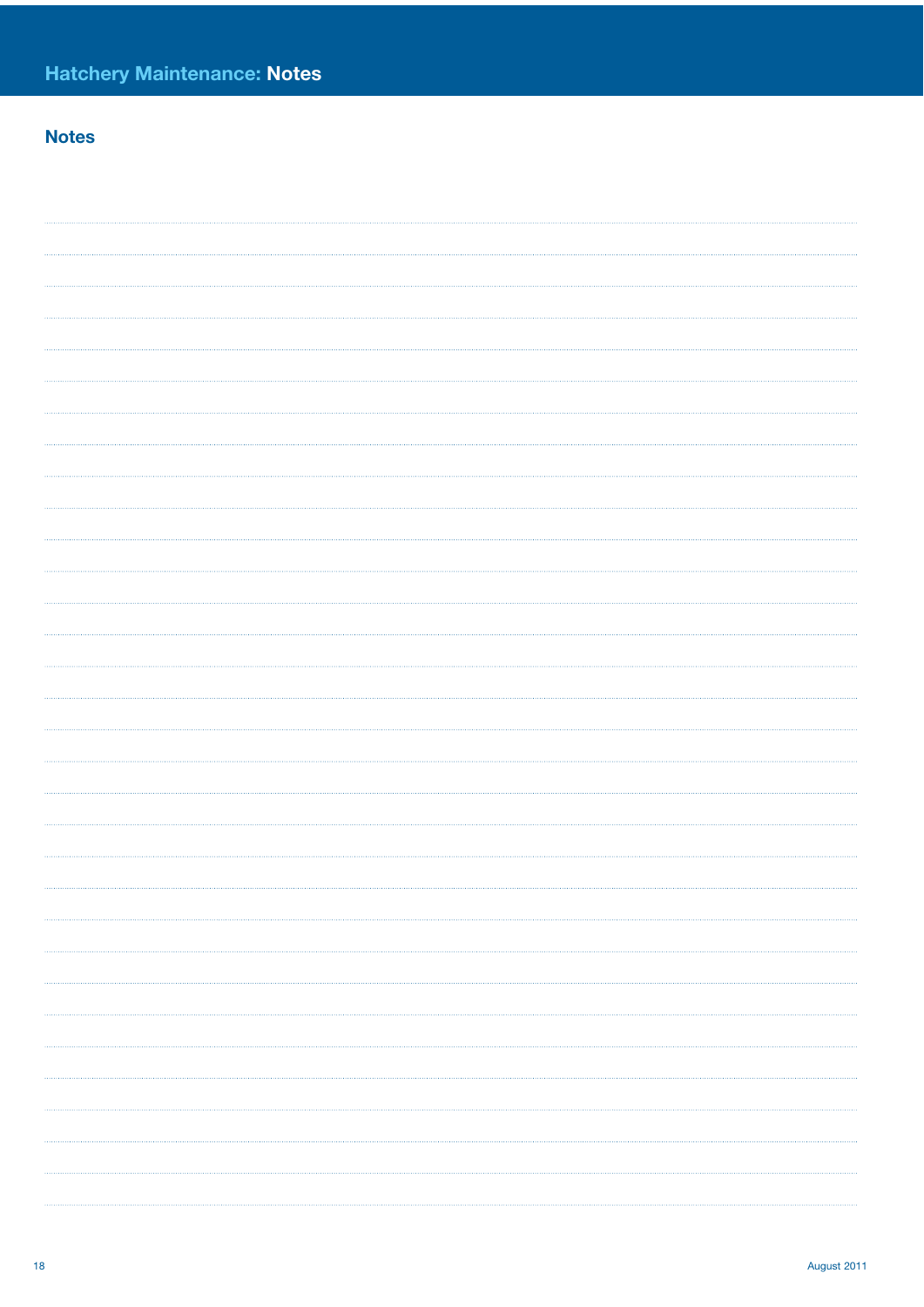# **Notes**